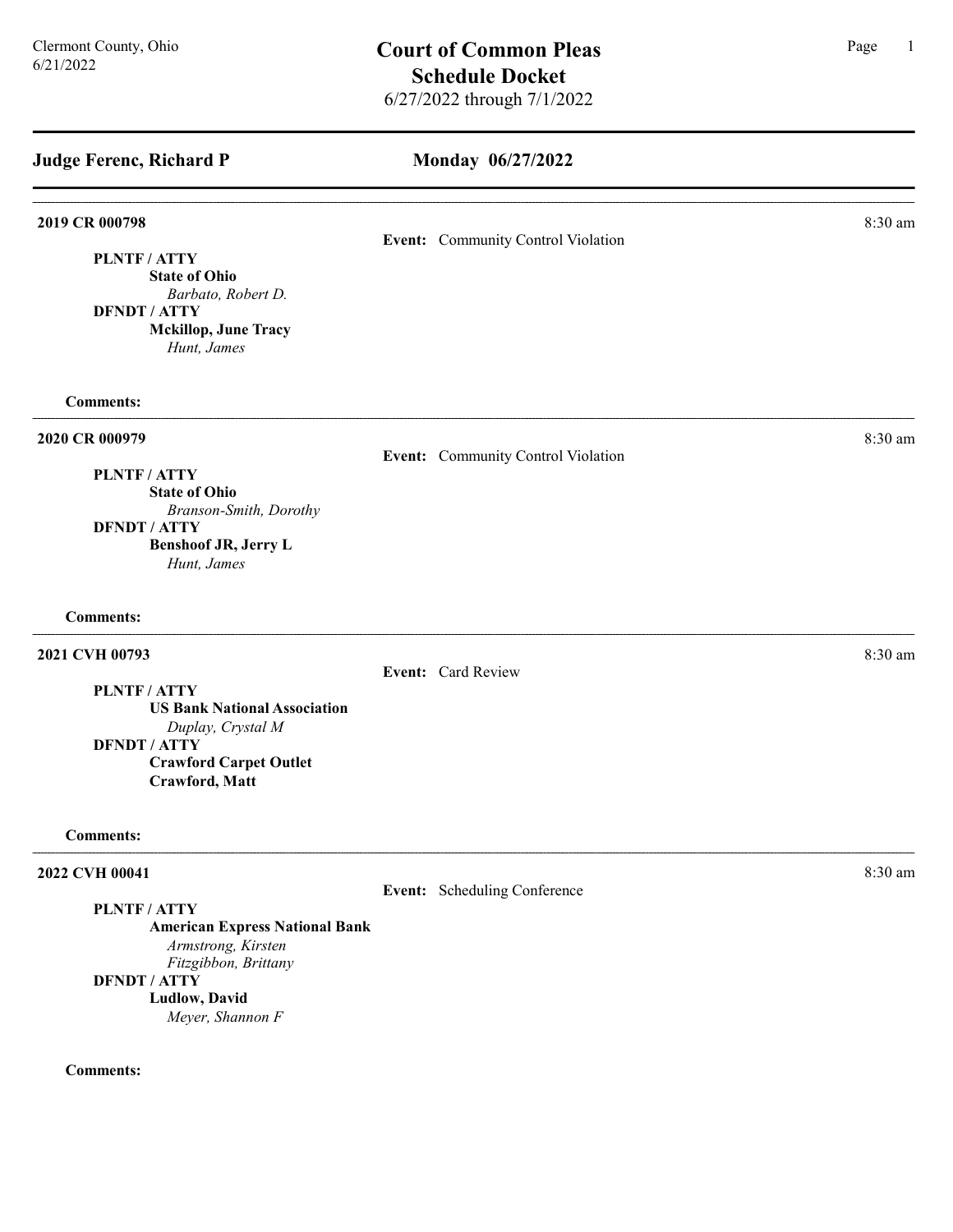## Monday 06/27/2022

2021 CR 000675 10:00 am

Event: Primary Jury Trial-5 Days

PLNTF / ATTY

State of Ohio Baron-Allen, Lara

DFNDT / ATTY

Beasley, Christian Anthony Bennett II, Clyde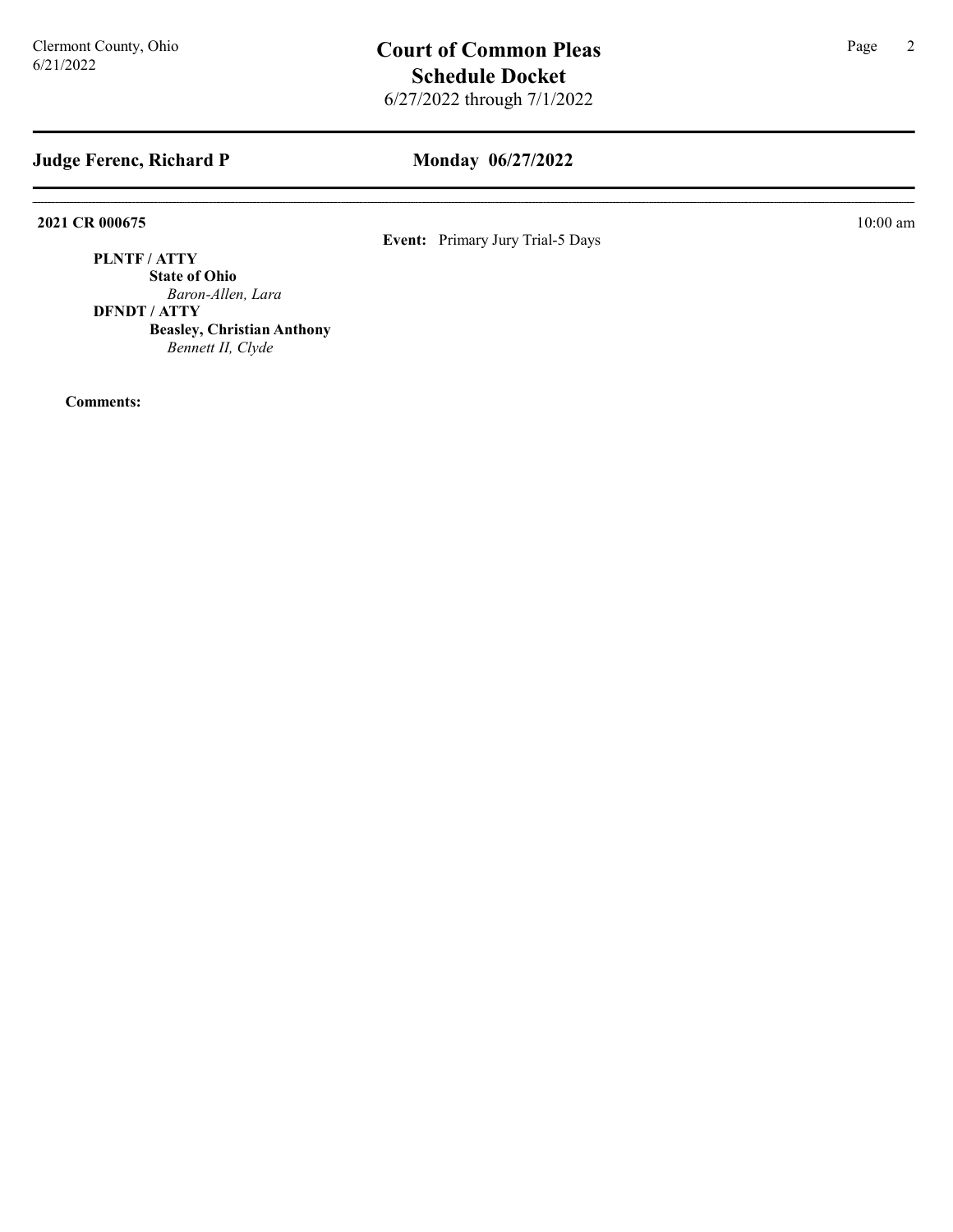## Tuesday 06/28/2022

## **2022 CVH 00044** 8:30 am **8:30 am**

Event: Scheduling Conference

PLNTF / ATTY LVNV Funding LLC Bokor, David B DFNDT / ATTY Mounce, Samuel

Comments:

2021 CR 000675 10:00 am

Event: Primary Jury Trial-5 Days

## PLNTF / ATTY

State of Ohio Baron-Allen, Lara

DFNDT / ATTY

Beasley, Christian Anthony Bennett II, Clyde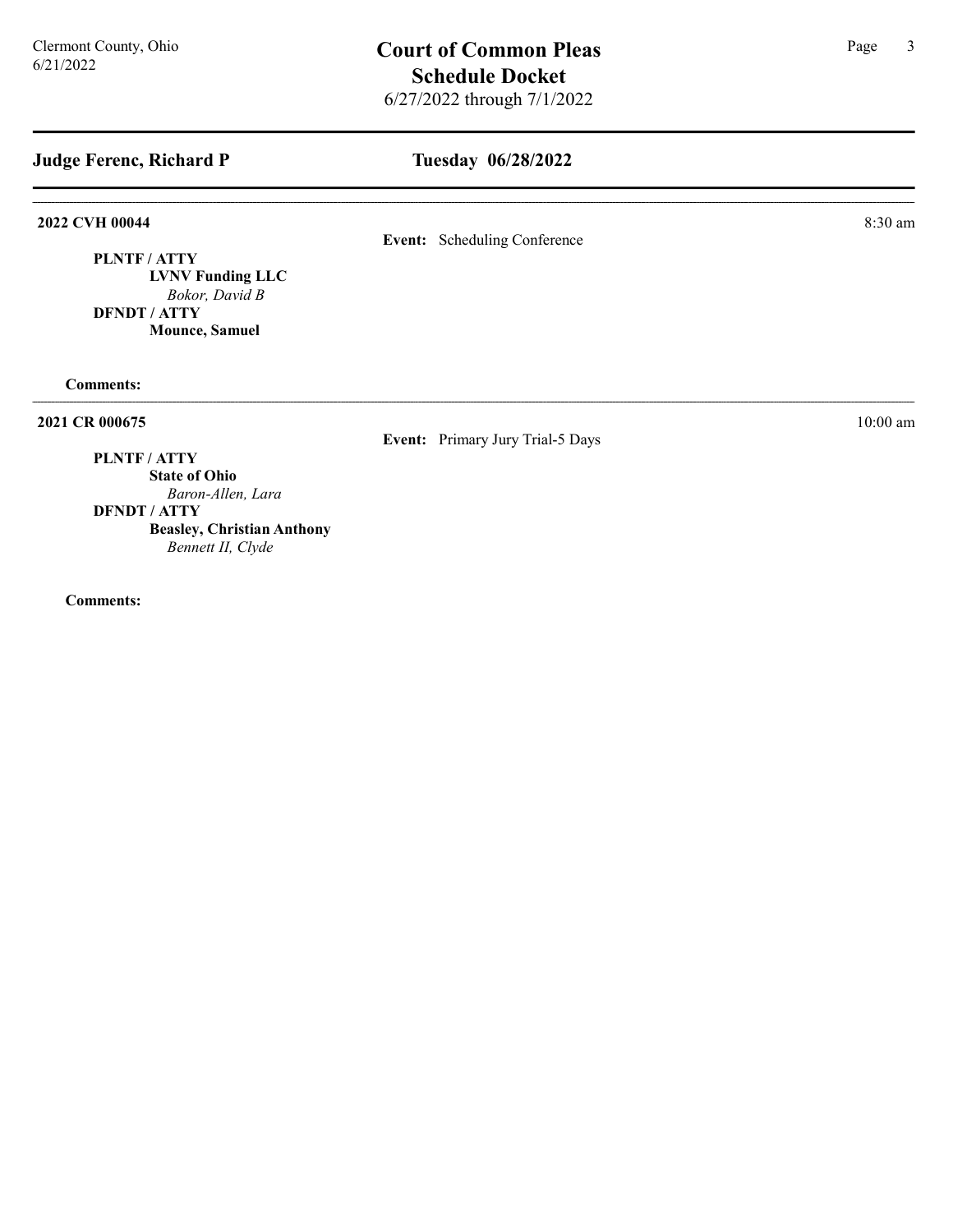| <b>Judge Ferenc, Richard P</b>                                                                                                                        | <b>Wednesday 06/29/2022</b>  |         |
|-------------------------------------------------------------------------------------------------------------------------------------------------------|------------------------------|---------|
| 2021 CVH 01129<br>PLNTF / ATTY<br>Beach, Samantha<br>Kircher, Konrad<br><b>DFNDT / ATTY</b><br>Bauers, Sonja<br>Underwood, Blaise                     | Event: Scheduling Conference | 8:30 am |
| <b>Comments:</b>                                                                                                                                      |                              |         |
| 2022 CR 000435<br><b>PLNTF/ATTY</b><br><b>State of Ohio</b><br>Branson-Smith, Dorothy<br><b>DFNDT / ATTY</b><br>Wilson, Darrick L<br>Phipps, Derek    | Event: Pre-Trial             | 8:30 am |
| <b>Comments:</b>                                                                                                                                      |                              |         |
| 2022 CR 000508<br><b>PLNTF/ATTY</b><br><b>State of Ohio</b><br>Branson-Smith, Dorothy<br><b>DFNDT / ATTY</b><br>McMullen, Bo Michael<br>Phipps, Derek | Event: Pre-Trial             | 8:30 am |
| <b>Comments:</b>                                                                                                                                      |                              |         |
| 2022 CR 000548<br><b>PLNTF/ATTY</b><br><b>State of Ohio</b><br>Branson-Smith, Dorothy                                                                 | Event: Pre-Trial             | 8:30 am |

DFNDT / ATTY Svensson, Kevin R McBride, Katie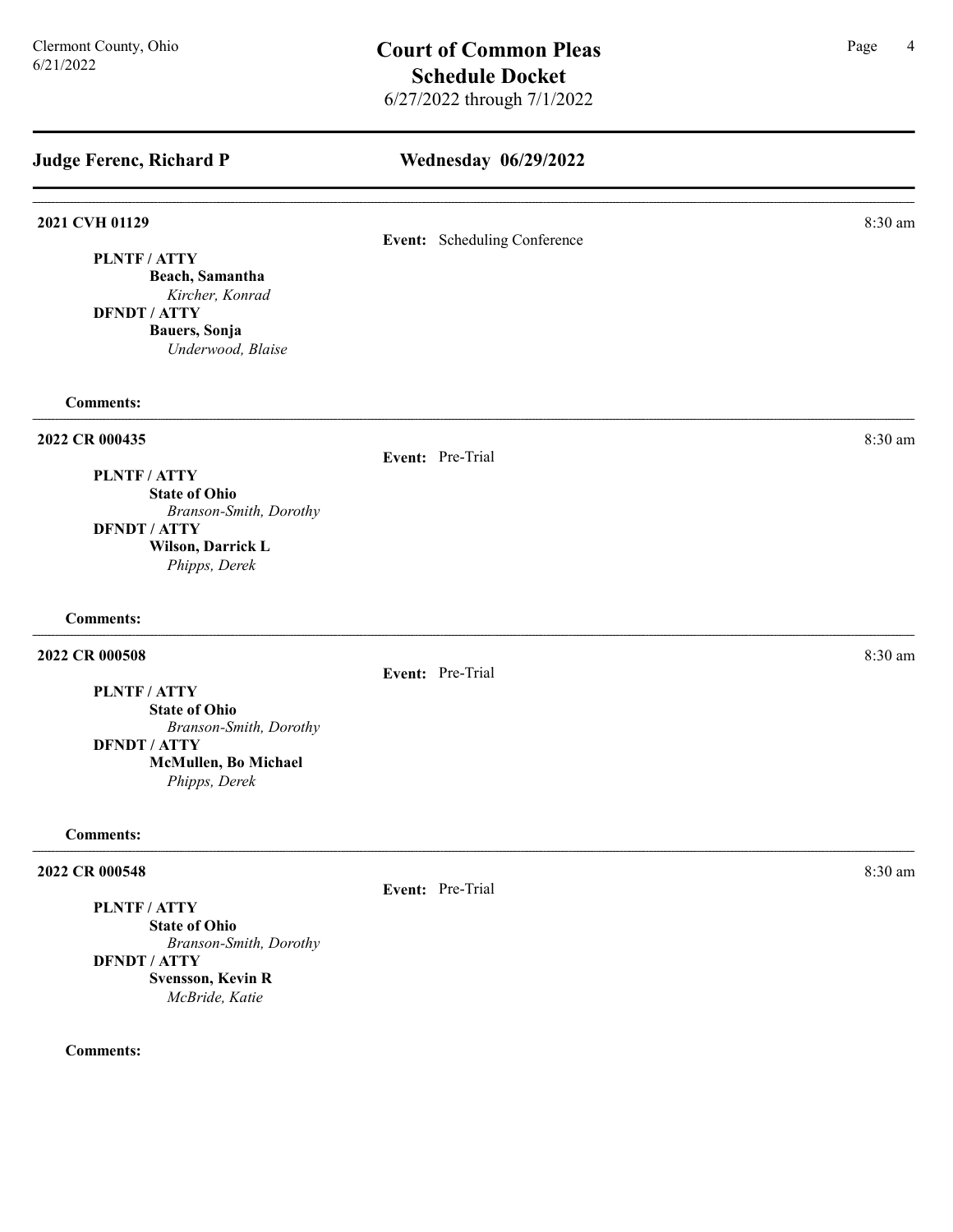## Wednesday 06/29/2022

## 2022 CVH 00128 8:30 am

Event: Scheduling Conference

PLNTF / ATTY Fucito, Shawn Flick, Brian D DFNDT / ATTY Boushie, Jeremy J

Comments:

2021 CR 000675 10:00 am

Event: Primary Jury Trial-5 Days

## PLNTF / ATTY

State of Ohio Baron-Allen, Lara

DFNDT / ATTY

Beasley, Christian Anthony Bennett II, Clyde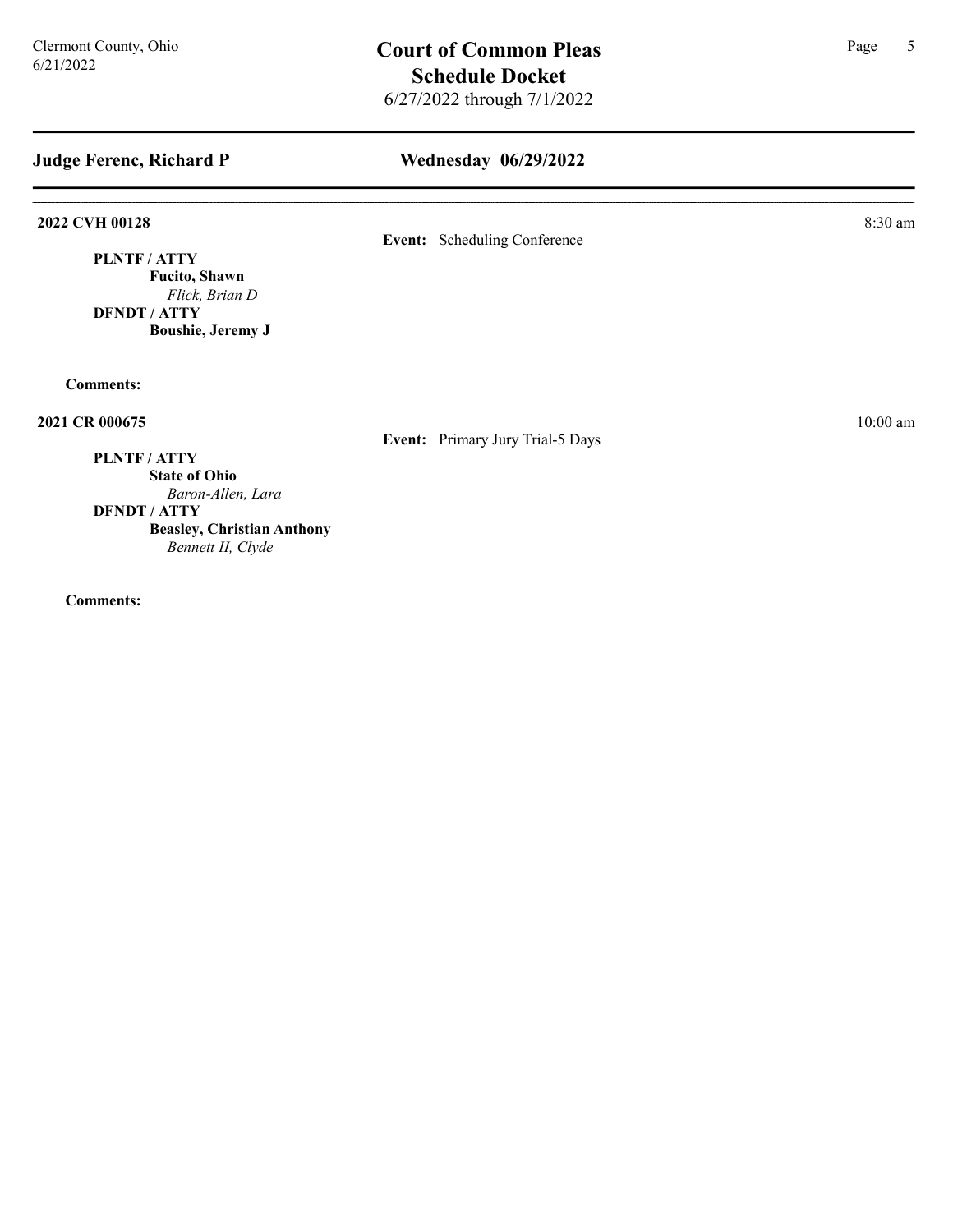| 2020 CR 000976<br>Event: Community Control Violation<br>PLNTF / ATTY<br><b>State of Ohio</b><br>Branson-Smith, Dorothy<br><b>DFNDT / ATTY</b><br>Mccoy II, Russell Everett<br>Hunt, James<br>w/21 CR 357<br><b>Comments:</b><br>2021 CR 000357<br>Event: Community Control Violation<br>PLNTF / ATTY<br><b>State of Ohio</b><br>Branson-Smith, Dorothy<br><b>DFNDT / ATTY</b><br>McCoy, Russell E<br>Hunt, James<br>w/20 CR 976<br><b>Comments:</b><br>2021 CVC 00406<br>Event: Card Review<br><b>PLNTF/ATTY</b><br><b>Mason, Mitchell</b><br>Acciani, Elizabeth<br><b>DFNDT / ATTY</b><br><b>Brandstetter Roofing and Remodeling Inc</b><br>Markesbery, Glenn A<br>Derose III, Anthony Lee<br>Markesbery, Glenn A<br><b>Community Insurance Company</b><br>Oliver, Lance K<br><b>Comments:</b> | <b>Judge Ferenc, Richard P</b> | Thursday 06/30/2022 |         |
|-------------------------------------------------------------------------------------------------------------------------------------------------------------------------------------------------------------------------------------------------------------------------------------------------------------------------------------------------------------------------------------------------------------------------------------------------------------------------------------------------------------------------------------------------------------------------------------------------------------------------------------------------------------------------------------------------------------------------------------------------------------------------------------------------|--------------------------------|---------------------|---------|
|                                                                                                                                                                                                                                                                                                                                                                                                                                                                                                                                                                                                                                                                                                                                                                                                 |                                |                     | 8:30 am |
|                                                                                                                                                                                                                                                                                                                                                                                                                                                                                                                                                                                                                                                                                                                                                                                                 |                                |                     |         |
|                                                                                                                                                                                                                                                                                                                                                                                                                                                                                                                                                                                                                                                                                                                                                                                                 |                                |                     |         |
|                                                                                                                                                                                                                                                                                                                                                                                                                                                                                                                                                                                                                                                                                                                                                                                                 |                                |                     |         |
|                                                                                                                                                                                                                                                                                                                                                                                                                                                                                                                                                                                                                                                                                                                                                                                                 |                                |                     |         |
|                                                                                                                                                                                                                                                                                                                                                                                                                                                                                                                                                                                                                                                                                                                                                                                                 |                                |                     |         |
|                                                                                                                                                                                                                                                                                                                                                                                                                                                                                                                                                                                                                                                                                                                                                                                                 |                                |                     |         |
|                                                                                                                                                                                                                                                                                                                                                                                                                                                                                                                                                                                                                                                                                                                                                                                                 |                                |                     | 8:30 am |
|                                                                                                                                                                                                                                                                                                                                                                                                                                                                                                                                                                                                                                                                                                                                                                                                 |                                |                     |         |
|                                                                                                                                                                                                                                                                                                                                                                                                                                                                                                                                                                                                                                                                                                                                                                                                 |                                |                     |         |
|                                                                                                                                                                                                                                                                                                                                                                                                                                                                                                                                                                                                                                                                                                                                                                                                 |                                |                     |         |
|                                                                                                                                                                                                                                                                                                                                                                                                                                                                                                                                                                                                                                                                                                                                                                                                 |                                |                     |         |
|                                                                                                                                                                                                                                                                                                                                                                                                                                                                                                                                                                                                                                                                                                                                                                                                 |                                |                     |         |
|                                                                                                                                                                                                                                                                                                                                                                                                                                                                                                                                                                                                                                                                                                                                                                                                 |                                |                     |         |
|                                                                                                                                                                                                                                                                                                                                                                                                                                                                                                                                                                                                                                                                                                                                                                                                 |                                |                     |         |
|                                                                                                                                                                                                                                                                                                                                                                                                                                                                                                                                                                                                                                                                                                                                                                                                 |                                |                     | 8:30 am |
|                                                                                                                                                                                                                                                                                                                                                                                                                                                                                                                                                                                                                                                                                                                                                                                                 |                                |                     |         |
|                                                                                                                                                                                                                                                                                                                                                                                                                                                                                                                                                                                                                                                                                                                                                                                                 |                                |                     |         |
|                                                                                                                                                                                                                                                                                                                                                                                                                                                                                                                                                                                                                                                                                                                                                                                                 |                                |                     |         |
|                                                                                                                                                                                                                                                                                                                                                                                                                                                                                                                                                                                                                                                                                                                                                                                                 |                                |                     |         |
|                                                                                                                                                                                                                                                                                                                                                                                                                                                                                                                                                                                                                                                                                                                                                                                                 |                                |                     |         |
|                                                                                                                                                                                                                                                                                                                                                                                                                                                                                                                                                                                                                                                                                                                                                                                                 |                                |                     |         |
|                                                                                                                                                                                                                                                                                                                                                                                                                                                                                                                                                                                                                                                                                                                                                                                                 |                                |                     |         |
|                                                                                                                                                                                                                                                                                                                                                                                                                                                                                                                                                                                                                                                                                                                                                                                                 |                                |                     |         |
|                                                                                                                                                                                                                                                                                                                                                                                                                                                                                                                                                                                                                                                                                                                                                                                                 |                                |                     |         |
|                                                                                                                                                                                                                                                                                                                                                                                                                                                                                                                                                                                                                                                                                                                                                                                                 |                                |                     |         |
|                                                                                                                                                                                                                                                                                                                                                                                                                                                                                                                                                                                                                                                                                                                                                                                                 |                                |                     |         |

Event: Card Review

## 2021 CVH 00795 8:30 am

PLNTF / ATTY US Bank National Association Duplay, Crystal M DFNDT / ATTY Holtman, Tracy N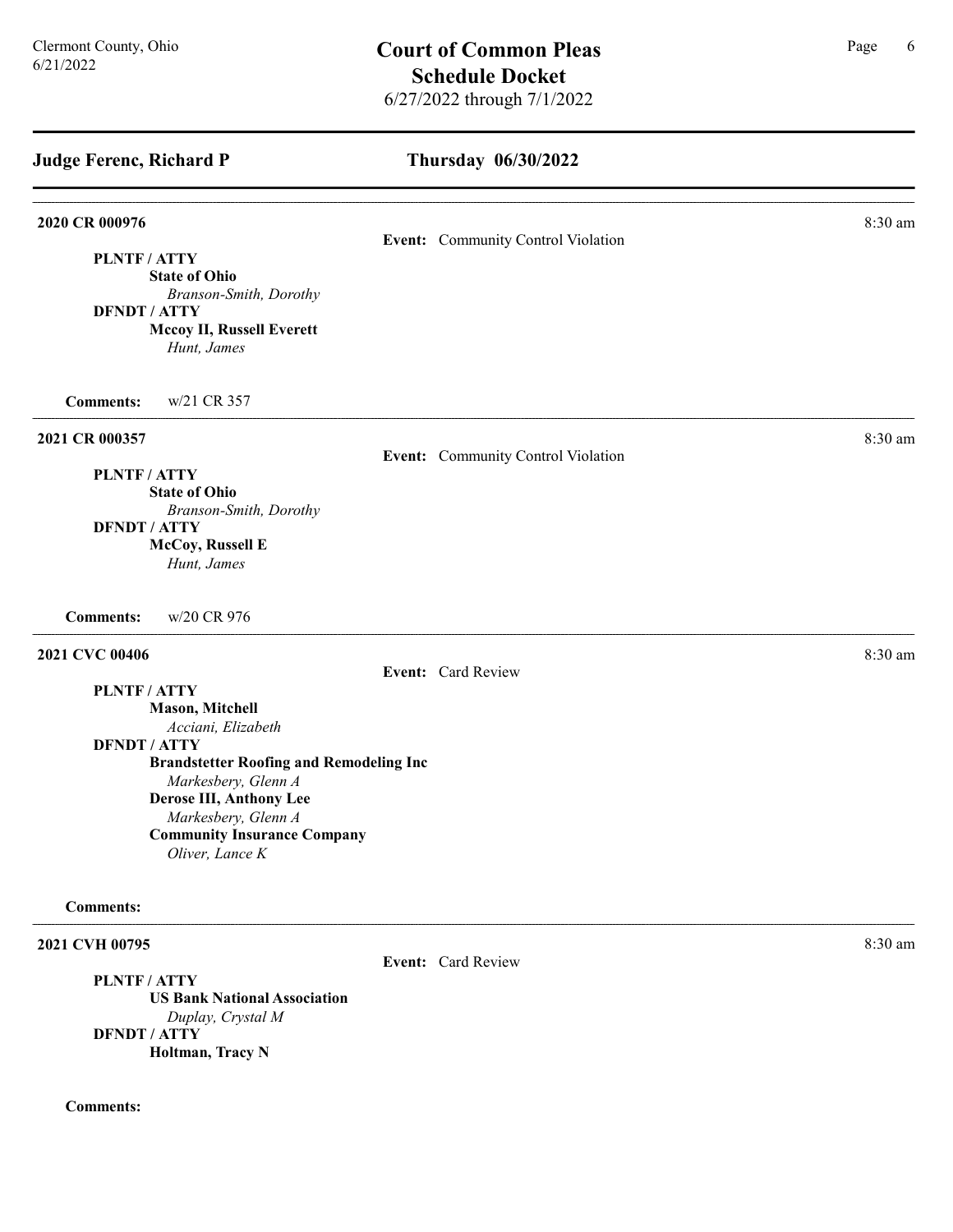# $C$ ermont County, Ohio **Court of Common Pleas** Page 7 Schedule Docket 6/27/2022 through 7/1/2022

Thursday 06/30/2022 Judge Ferenc, Richard P 2021 CVH 00932 8:30 am Event: Card Review PLNTF / ATTY US Bank National Association Duplay, Crystal M DFNDT / ATTY Walker, Larry J Comments: **2021 CVH 01044** 8:30 am **8:30 am** Event: Card Review PLNTF / ATTY SRS Distribution Inc Miller, Marcus A DFNDT / ATTY Roofing for Troops LLC Antony, John P Haskamp, Joe Antony, John P Comments:

Event: Primary Jury Trial-5 Days

# **2021 CR 000675** 10:00 am **10:00 am**

PLNTF / ATTY

State of Ohio Baron-Allen, Lara

DFNDT / ATTY

Beasley, Christian Anthony Bennett II, Clyde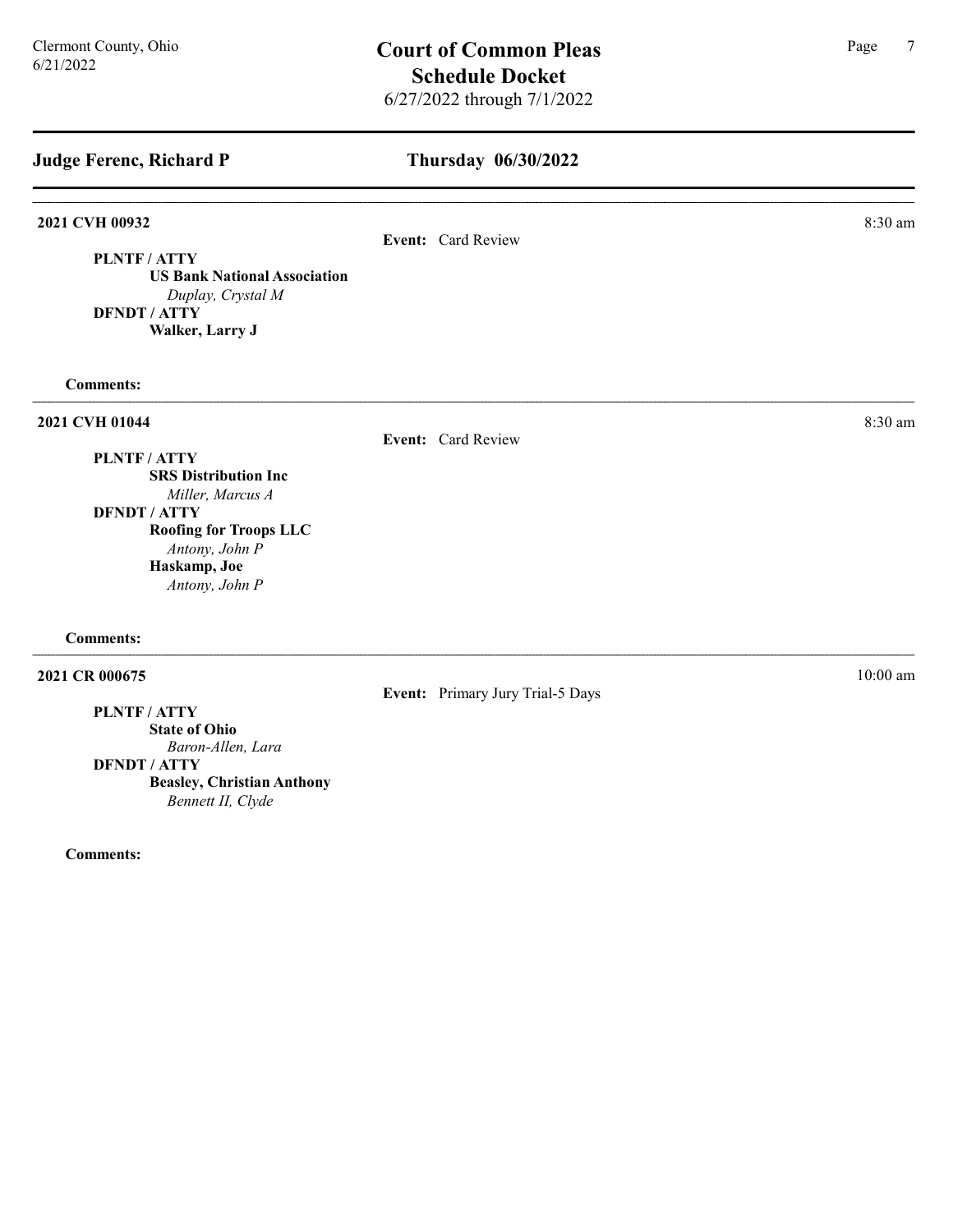## Friday 07/1/2022

# **2021 CR 000132** 8:30 am **8.30 am** Event: Telephone Report PLNTF / ATTY State of Ohio Branson-Smith, Dorothy DFNDT / ATTY Hall, Patrick A McBride, Katie Comments: 2021 CR 000541 8:30 am Event: Plea or Trial Setting PLNTF / ATTY State of Ohio Branson-Smith, Dorothy DFNDT / ATTY Hurt, Eino Joseph McBride, Katie Comments: 2021 CR 000857 8:30 am Event: Report PLNTF / ATTY State of Ohio Branson-Smith, Dorothy DFNDT / ATTY Sowards, Michael A McBride, Katie Comments: w/21 CR 913, 21 CR 1012 **2021 CR 000913** 8:30 am **8:30 am**

# PLNTF / ATTY

State of Ohio Branson-Smith, Dorothy DFNDT / ATTY

Sowards, Michael A McBride, Katie

Comments: w/21 CR 857, 21 CR 1012

Event: Report